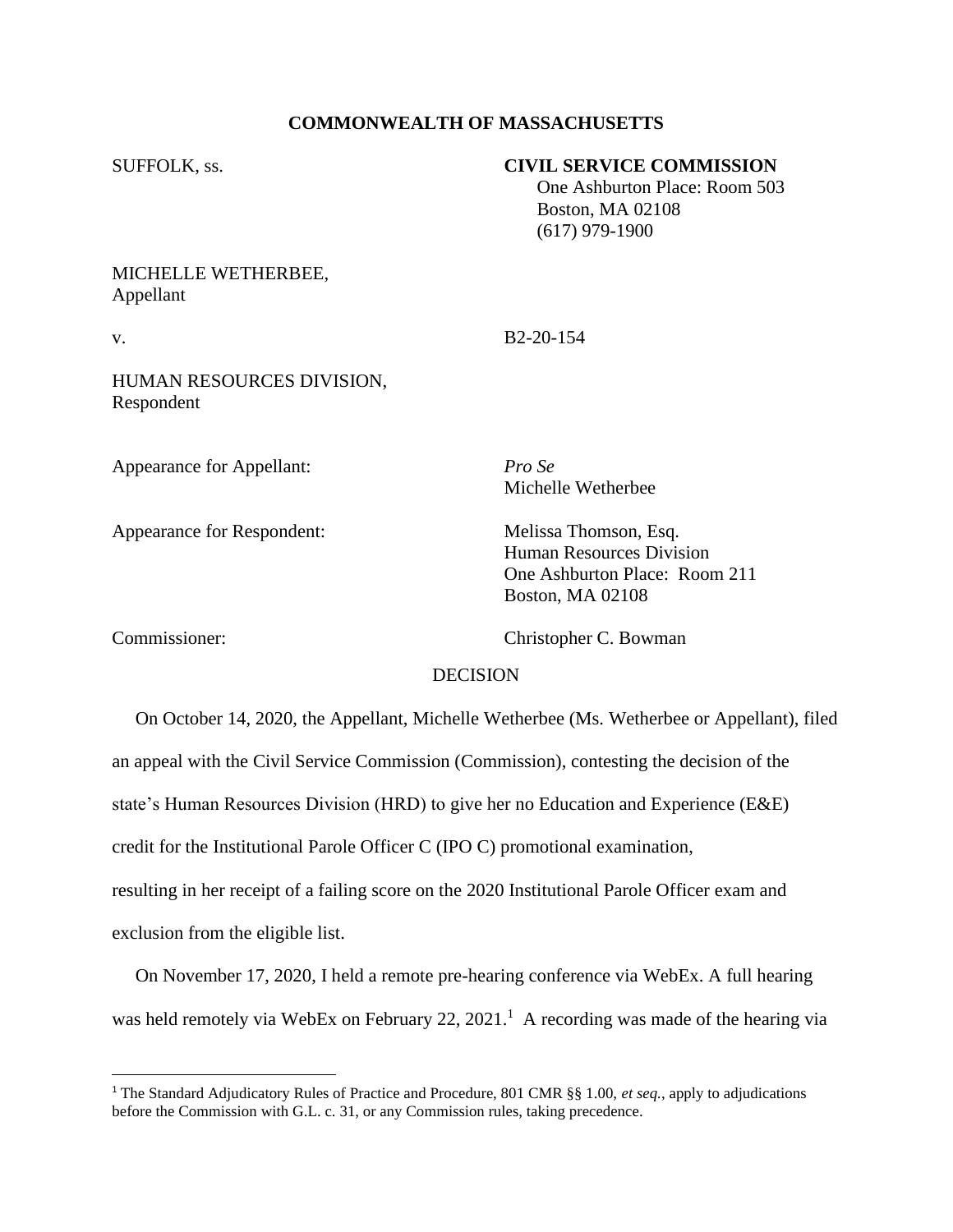Webex. Both parties were provided with a link to access the recording, which the Commission has retained a copy of.<sup>2</sup> HRD and Ms. Wetherbee submitted post-hearing proposed decisions.

### **FINDINGS OF FACT:**

 HRD submitted eighteen (18) documents (Resp. 1-18). Ms. Wetherbee submitted 1 document (App. Ex. 1). Based upon the documents entered into evidence, the testimony of: *Called by HRD:*

Gilbert Lafort, Director of Test Development for HRD;

#### *Called by Ms. Wetherbee:*

- Michelle Wetherbee;
- Colette Santa, Parole Board Member

and taking administrative notice of all matters filed in the case and pertinent statutes, regulations, policies, and reasonable inferences from the credible evidence, I make the following findings of fact:

1. The Appellant has worked for approximately fourteen (14) years at the Parole Board. She has held positions as a Transitional Police Officer and Deputy Chief Transitional Officer. She now works as the Chief Transition Parole Officer. In these positions, she prepares case files for the Board of Probation, interviews inmates, and conducts risk assessments. (Appellant Testimony).

 $2<sup>2</sup>$  If there is a judicial appeal of this decision, the plaintiff in the judicial appeal would be obligated to supply the court with a transcript of this hearing to the extent that he/she wishes to challenge the decision as unsupported by substantial evidence, arbitrary or capricious, or an abuse of discretion. In such cases, the recording should be used by the plaintiff in the judicial appeal to transcribe the recording into a written transcript.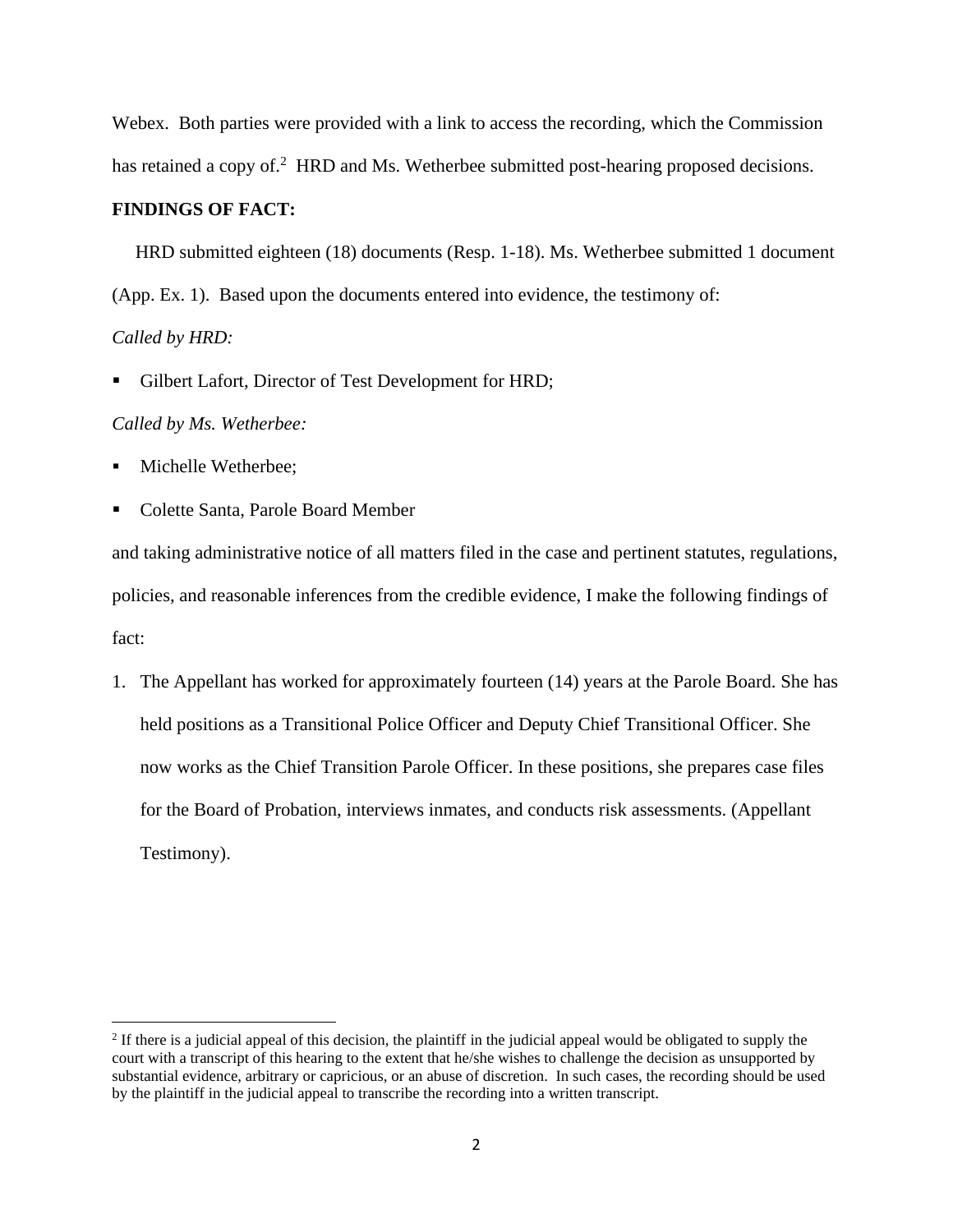- 2. The Appellant is known as a dedicated employee and the Parole Board members value her work. She has made sure that the Parole Board has what they need in order to do their work. (Santa Testimony).
- 3. The Appellant's current civil service ranking is Transitional Parole Officer A/B (TPO  $A/B$ ).<sup>3</sup>
- 4. The 2020 TPO C exam consisted of two (2) components: a written exam component, and the Education and Experience (E&E) component. The weight afforded to the written exam component is 60% and the E&E exam component is 40%. (Lafort Testimony).
- 5. The scheduled date of the 2020 Parole Officer C examination was originally May 16, 2020, but was rescheduled because of the COVID-19 pandemic. (Resp. Ex 2).
- 6. The posting for the Departmental Promotional Examination for Institutional Parole Officer C (TRO-C) (Poster) states the following:

EDUCATION & EXPERIENCE (E&E): All candidates must complete the 2020 Institutional Parole Officer C E&E Claim application online. Instructions regarding this E&E Claim application will be emailed to candidates prior to the examination date and made available online. A confirmation email will be sent upon successful submission of an E&E Claim application.

All claims and supporting documentation must be received within 7 calendar days following the examination. Please read the instructions for submitting claims and supporting documentation carefully. (Resp. Ex. 2).

7. The Poster further stated, "Supporting documentation for your claim must be either attached

to your E&E Claim application or emailed to civilservice@mass.gov... E&E is an

examination component, and therefore must be completed by the examinee. Failure to

complete this component as instructed will result in a candidate not receiving any credit for

<sup>3</sup> When she became Chief of Transitional Services, the Appellant took a leave of absence from her TRO-A position to become the Chief of Transitional Services, a management position. The Appellant wished to take the exam in the event the management position was no longer open to her. (Appellant Testimony).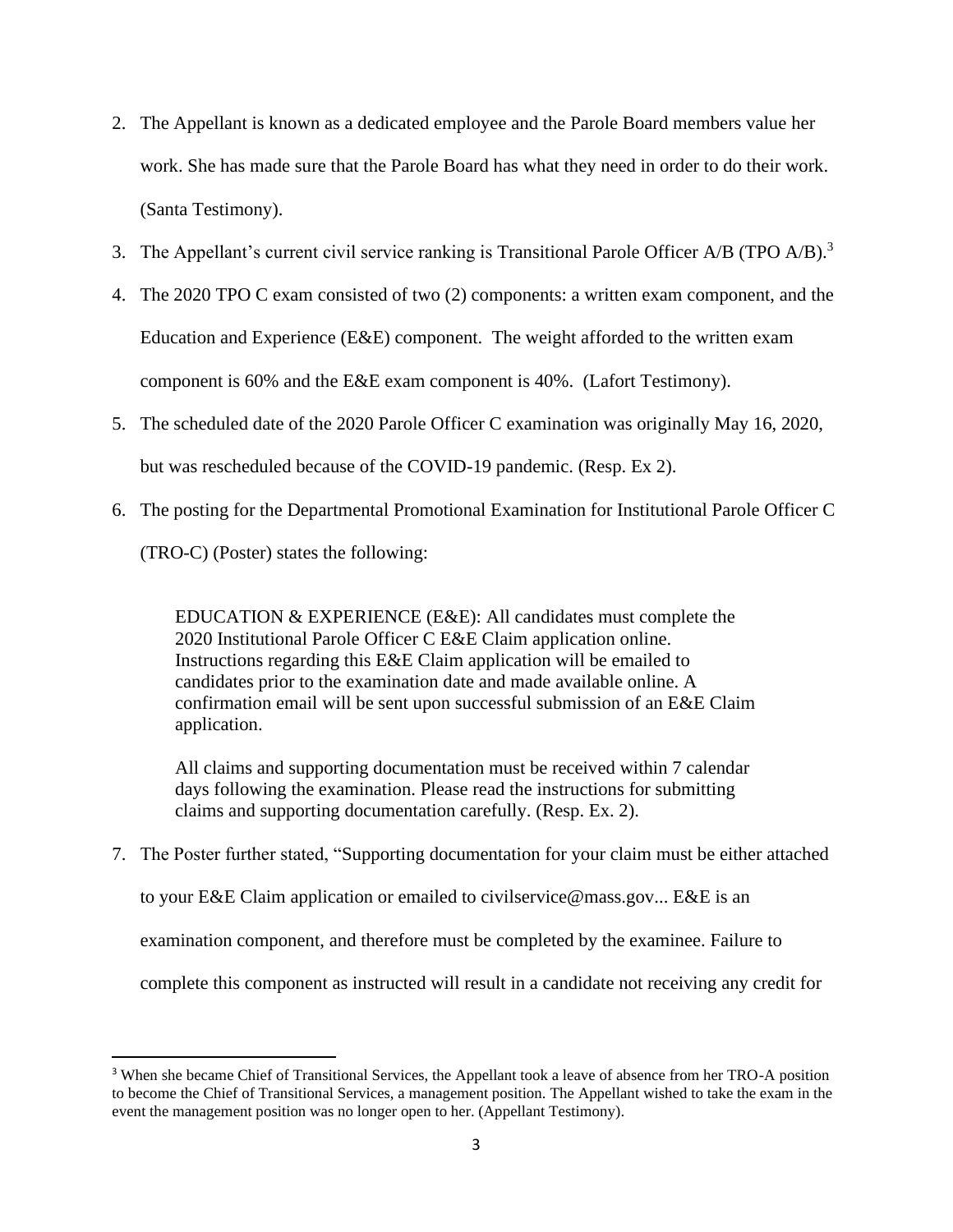E&E. Credit for E&E is applicable only to individuals who achieve a passing score on all other examination components, and will not be calculated for a candidate with a failing written examination score. Please be sure to read the instructions carefully." (Resp. Ex. 2).

- 8. The Appellant took the exam on August 6, 2020. (Stip. Facts; Resp. Ex. 1).
- 9. The deadline for completing the Education and Experience (E&E) portion of the exam, via NEOGOV, was August 13, 2020. (Stip. Facts).
- 10. Once HRD receives candidates' E&E submission from NEOGOV, HRD manually matches the supporting documentation with those scores. (Lafort Testimony).
- 11. HRD is notified when there are technical issues with the NEOGOV program. HRD staff will also often know if there is a technical problem with NEOGOV because they will receive a great deal of communication from many people trying to utilize the system. (Lafort Testimony).
- 12. During the summer of 2020, the Appellant's work was affected by the pandemic. Employment changes, technical difficulties, and closures of some offices were some of the immediate results of the public emergency. That summer, she was also studying for the Civil Service exam and taking classes for her Master's degree. (Appellant Testimony). On July 16, 2020, HRD provided instructions to all applicants, including the Appellant, for submitting the E&E claim. The notice stated, in relevant part:
	- RE: 2020 Education & Experience (E&E) Claim for 2020 Institutional Parole Officer C-E&E Claim Instructions Examination

Dear Michelle Wetherbee:

Please pay close attention to the following regarding the submission of your Education & Experience (E&E) Claim.

The E&E claim application is separate from the Written Exam application you submitted to take the exam. THIS IS AN EXAMINATION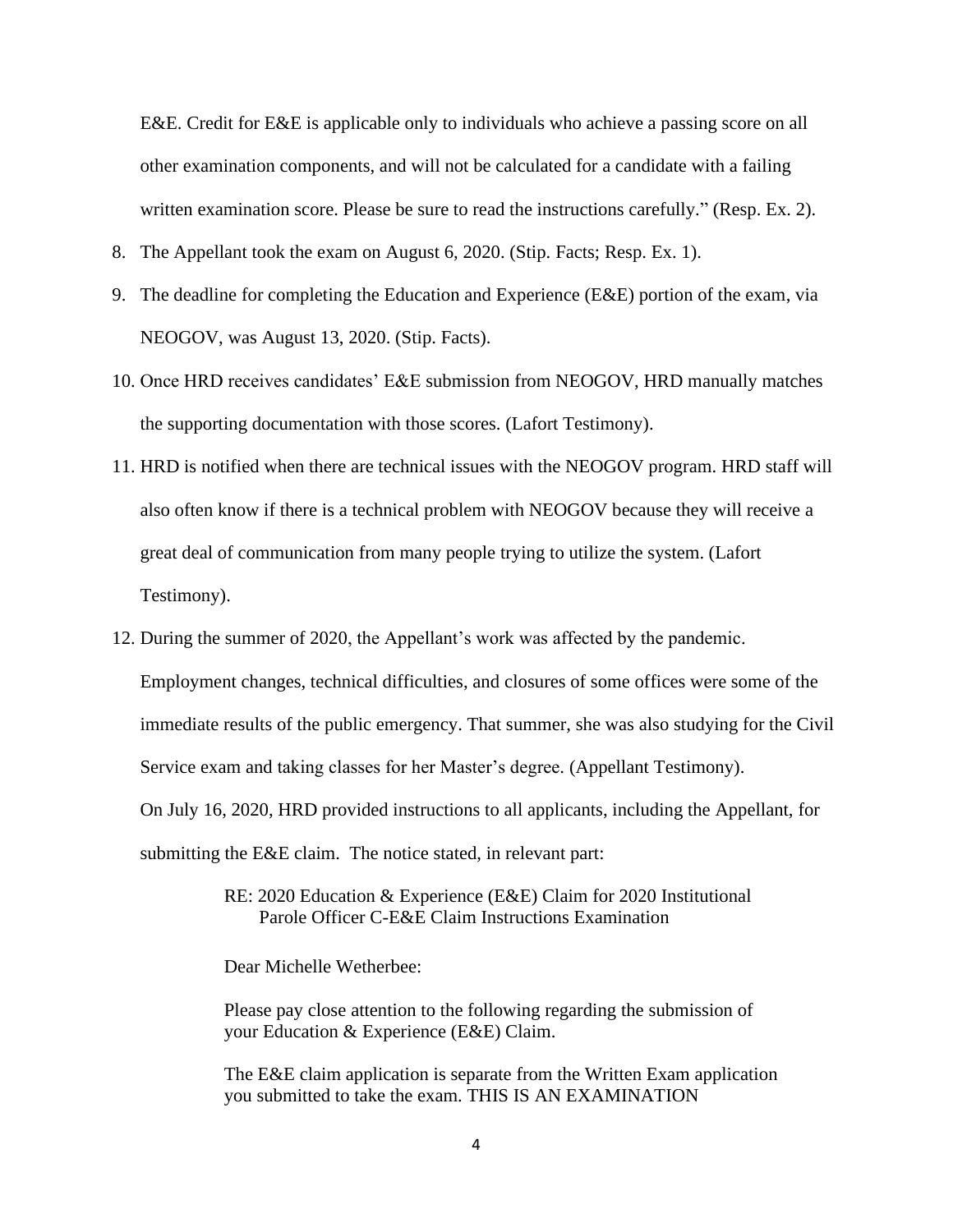COMPONENT: Complete your Online E&E Claim on your own and to the best of your ability. Accurate completion of the education and experience claim is a scored, weighted, examination component. In order to ensure that no one receives any type of unfair advantage in the claim process, be advised that we are unable to provide individualized assistance to any applicant.

As stated in the exam poster, all E&E claims must be submitted ONLINE.

## **The Online E&E Claim is now available. To access this exam component:**

- 1. Click here to access the application
- 2. Carefully read all information in the posting;
- 3. Click "Apply";
- 4. Log in to your account;
- 5. Complete the online E&E claim as instructed.
- 6. If you have successfully completed and submitted the E&E claim application you will receive a confirmation email.

# **(AN APPLICATION IS NOT COMPLETE UNTIL YOU RECEIVE THIS CONFIRMATION EMAIL)**

The claim application must be submitted online and no later than 11:59 pm on **Thursday, August 13, 2020.** Late applications will not be accepted. If you do not receive an automated confirmation email after you submit your claim, your E&E claim application is considered incomplete and will not be accepted.

## **Information on how to provide supporting documentation:**

1) Scan and attach documents to your online E&E claim application at time of submission.

or

2) Email scanned documents to [civilservice@mass.gov](mailto:civilservice@mass.gov)

**Please note that E&E is an exam component, and therefore, you must complete the online E&E claim. Supporting documentation will NO LONGER be collected at the exam site. Information must be attached to your online application or emailed to [civilservice@mass.gov .](mailto:civilservice@mass.gov)**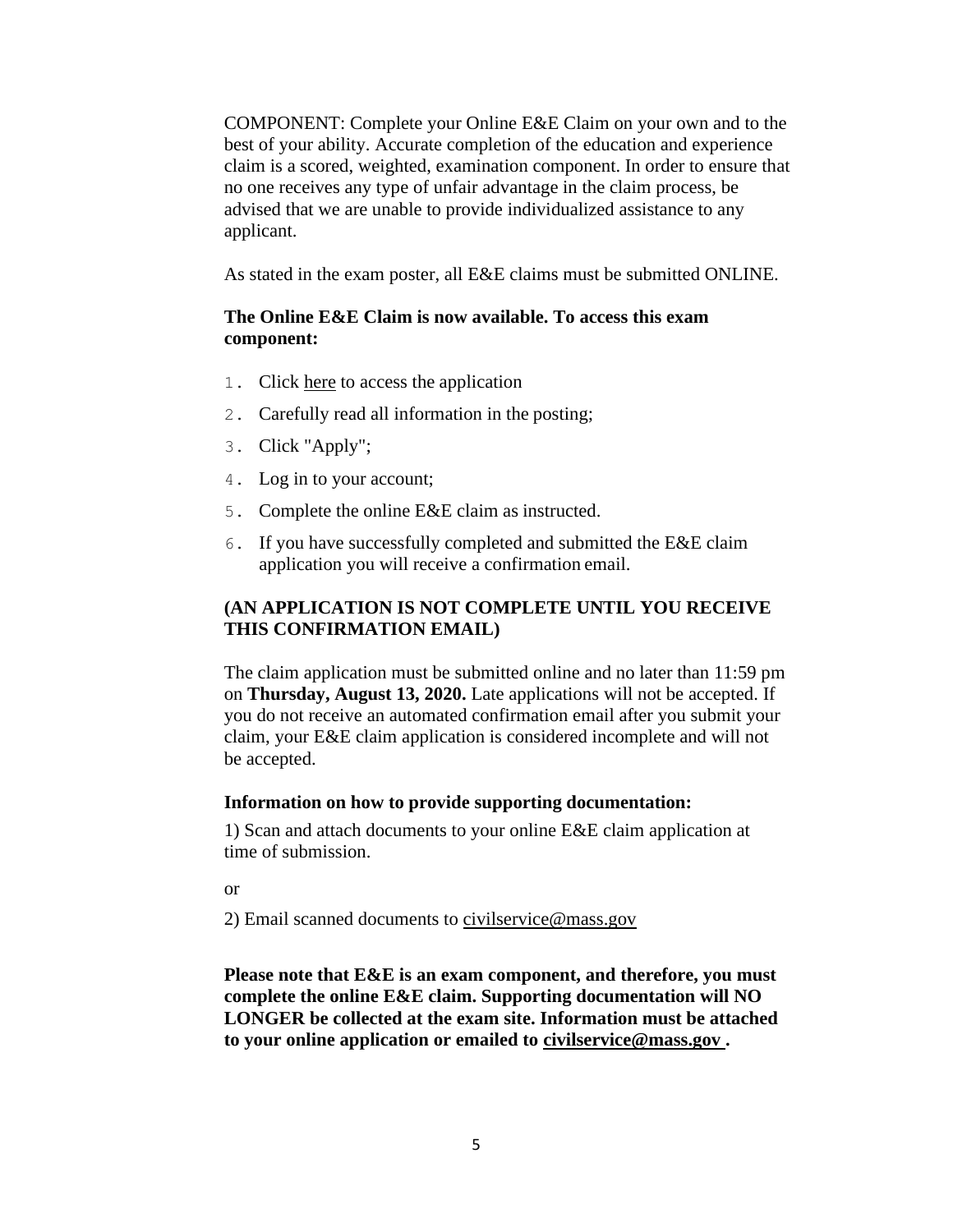Inquiries regarding completion of the claim will not be accepted or responded to. It is the responsibility of each candidate to carefully review and follow the instructions.

(Resp. Ex. 4, emphasis in original).

13. HRD sent the Appellant two (2) emails with a reminder to fill out E&E Claim on August 6,

2020 and August 12, 2020 (Resp. Ex. 6,7). These emails contained the same instructions

about how to access and complete the E&E form. Further, the August 6 and August 12, 2020

emails stated,

"Please note that E&E is an exam component, and therefore, you must complete the online E&E claim. Supporting documentation will NO LONGER be collected at the exam site. Information must be attached to your online application or emailed to civilservice@mass.gov . Inquiries regarding completion of the claim will not be accepted or responded to. It is the responsibility of each candidate to carefully review and follow the instructions."

14. As directed in the E&E Claim Description, the candidate may exit the claim at any time and

the work will be saved, allowing the candidate to return and resume work where it was left

off prior to the submission deadline. (Resp. Ex. 9).

15. The Appellant understood that the E&E component of the exam was to complete the module

online and submit supporting documentation. (Appellant Testimony).

16. The E&E form stated,

IT IS IMPORTANT THAT YOU READ ALL THE INSTRUCTIONS BEFORE COMPLETING THE ONLINE E&E CLAIM. FAILURE TO DO SO MAY RESULT IN A LOWER SCORE. YOU HAVE THE ABILITY TO SAVE THIS CLAIM AND RETURN TO IT TO MAKE AS MANY CHANGES AS NEEDED PRIOR TO **AUGUST 13, 2020 AT 11:59PM**. IF YOU CLICK THE SAVE AND SUBMIT BUTTON, YOU WILL NOT BE ABLE TO MAKE ANY REVISIONS TO YOUR CLAIM. IF YOU WOULD LIKE TO MAKE REVISIONS BEFORE THE AUGUST 13, 2020 DEADLINE, SEND AN EMAIL TO CIVILSERVICE@MASS.GOV WITH YOUR CHANGES. YOU HAVE THE ABILITY TO ACCESS YOUR SUBMITTED CLAIM AT ANYTIME BY SIMPLY LOGGING INTO YOUR ONLINE CIVIL SERVICE ACCOUNT. IF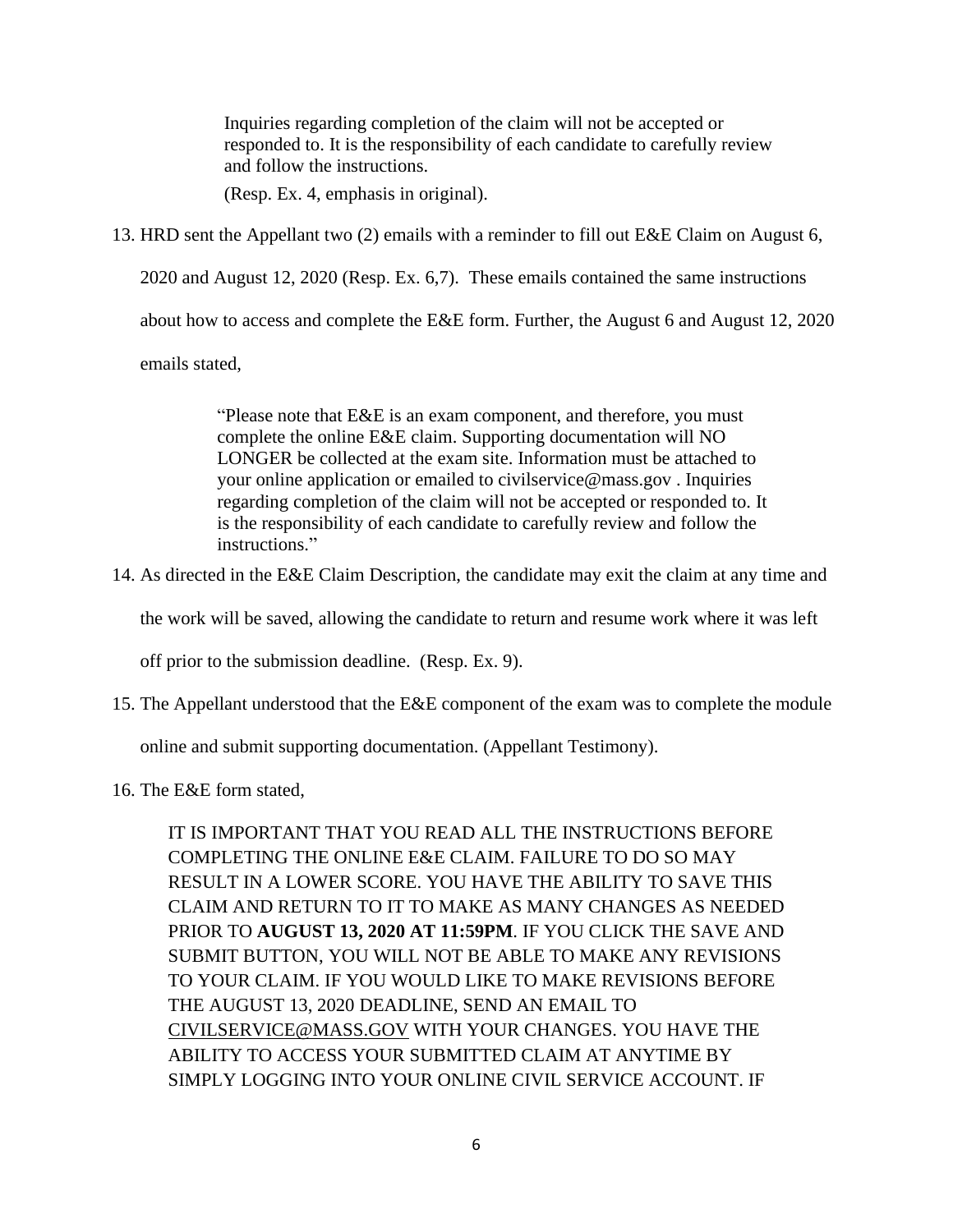# YOUR CLAIM AND SUPPORTING DOCUMENTATION IS NOT RECEIVED BY **11:59PM ON AUGUST 13, 2020**, IT WILL NOT BE CONSIDERED.

THIS IS AN EXAMINATION COMPONENT: Complete your Online E&E Claim on your own and to the best of your ability. Accurate completion of the education and experience claim is a scored, weighted, examination component. In order to ensure that no one receives any type of unfair advantage in the claim process, be advised that we are unable to provide individualized assistance to any applicant.

- 17. The E&E form also stated, "PLEASE, NO PHONE CALLS NOR EMAIL INQUIRIES. YOU WILL NOT RECEIVE A RESPONSE."(Resp. Exhibit 9).
- 18. On August 10, 2020, the Appellant dropped off materials for a Parole Board member, Colleen Santa, who needed the materials for an upcoming Parole Board Hearing, at her home.<sup>4</sup> (Santa Testimony; Appellant Testimony). While there, she asked Ms. Santa to confirm some dates for her application. 5 (Appellant Testimony).
- 19. While at Ms. Santa' home, the Appellant attempted to complete her E&E claim. She logged into the program by using her username and password. (Appellant Testimony).
- 20. The Appellant completed the E&E claims questions online. When she had completed the questions, she pressed "submit." After hitting the "submit" button, the browser "froze" and she saw only a spinning circle. (Appellant Testimony; Santa Testimony).
- 21. The Appellant tried, with the help of Ms. Santa, to remedy the problem. They checked the Internet connection and refreshed the browser. (Santa Testimony, Appellant Testimony). The Appellant turned her machine off and on again, and when she re-accessed the E&E claim, there was nothing on it. She completed the form again, pressed "submit," and the browser

<sup>4</sup> Although the Appellant was still working within institutions preparing materials for hearings, Ms. Santa was working from home. (Santa Testimony; App. Testimony).

<sup>5</sup> The former Chief of Transitional Services, Ms. Santa had moved into the Parole Board position around the same time as the Appellant moved into the position of Chief of Transitional Services.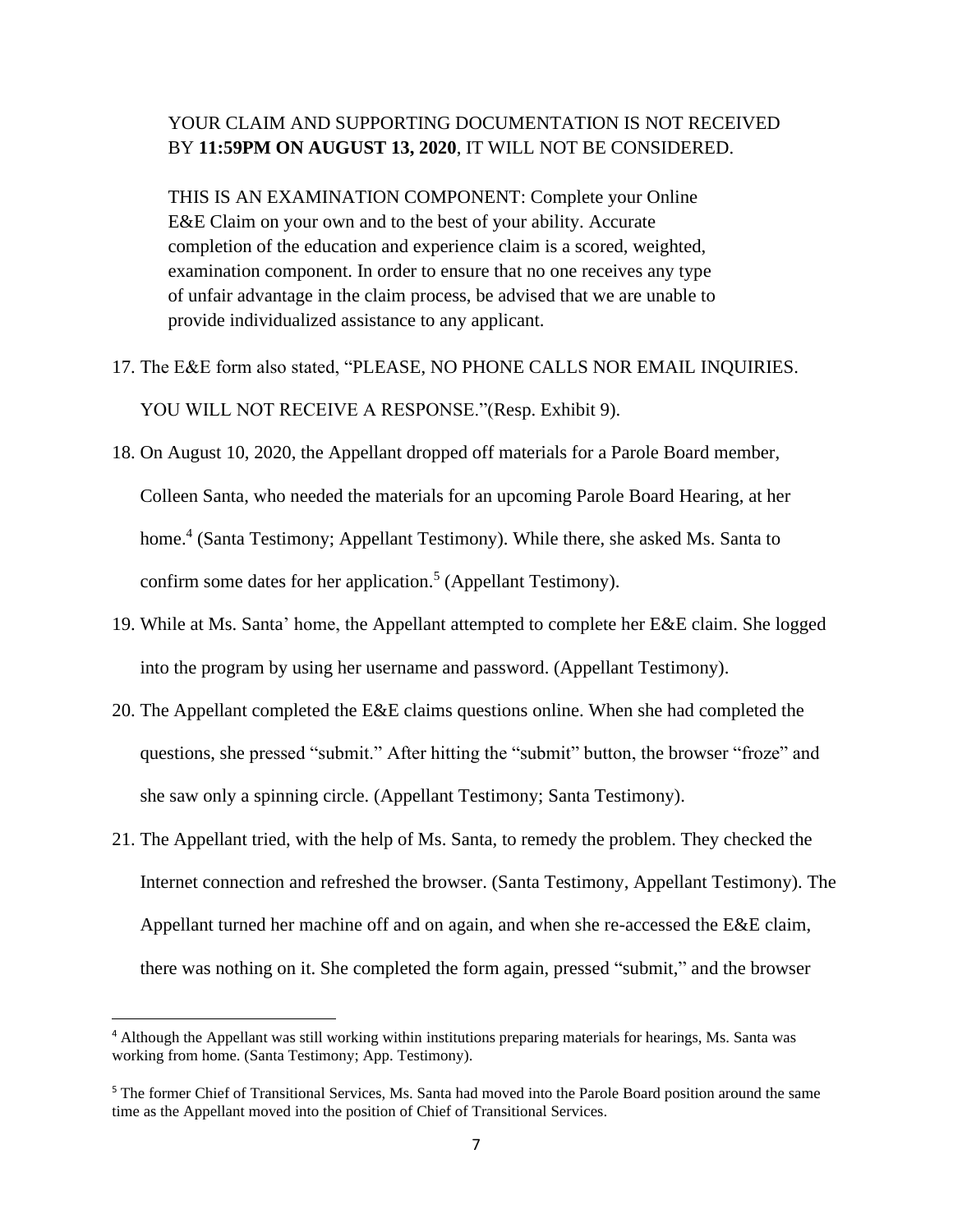"froze" again, with the spinning circle again on her screen. (Appellant Testimony; Santa Testimony).

- 22. The Appellant left Ms. Santa's home and continued her work day without resolving the technical difficulty. (Appellant Testimony).
- 23. Either on the afternoon of August 10, 2020 or the next day, August, 11, 2020, the Appellant called HRD. She called twice and on the third attempt, spoke to someone who told her to submit supporting documentation through email.<sup>6</sup>
- 24. The Appellant submitted her supporting documentation to the email address provided. The Appellant believed that her application had been submitted successfully because she believed that she followed the instructions given to her during the phone call. (Appellant Testimony).
- 25. The Appellant did not receive an email stating that her E&E application was complete and did not attempt to access the E&E application after August 10, 2020. (Appellant Testimony).
- 26. On August 10, 2020, HRD did not receive an influx of communication about NEOGOV not being accessible. On the last day of the application period, August 13, 2020, HR received 32 online E&E applications. (Lafort Testimony).
- 27. On September 15, 2020, the Appellant received her exam results, notifying her that she did not pass the examination. Her E&E claim was not scored because of "failure to complete online education and experience claim." (Stip. Facts; Ex. 10).
- 28. The Appellant contacted HRD to inquire about receipt of her transcripts and the documentation in September 2020 and in the beginning of October, 2020. (Ex. 11, 14). HRD responded to her inquiries by explaining that she had not submitted her E&E claim. (Ex. 15).

<sup>6</sup> During the COVID-19 pandemic, when HR staff were working from home pursuant to Executive Orders, the four telephone lines were transferred into one line. (Lafort Testimony).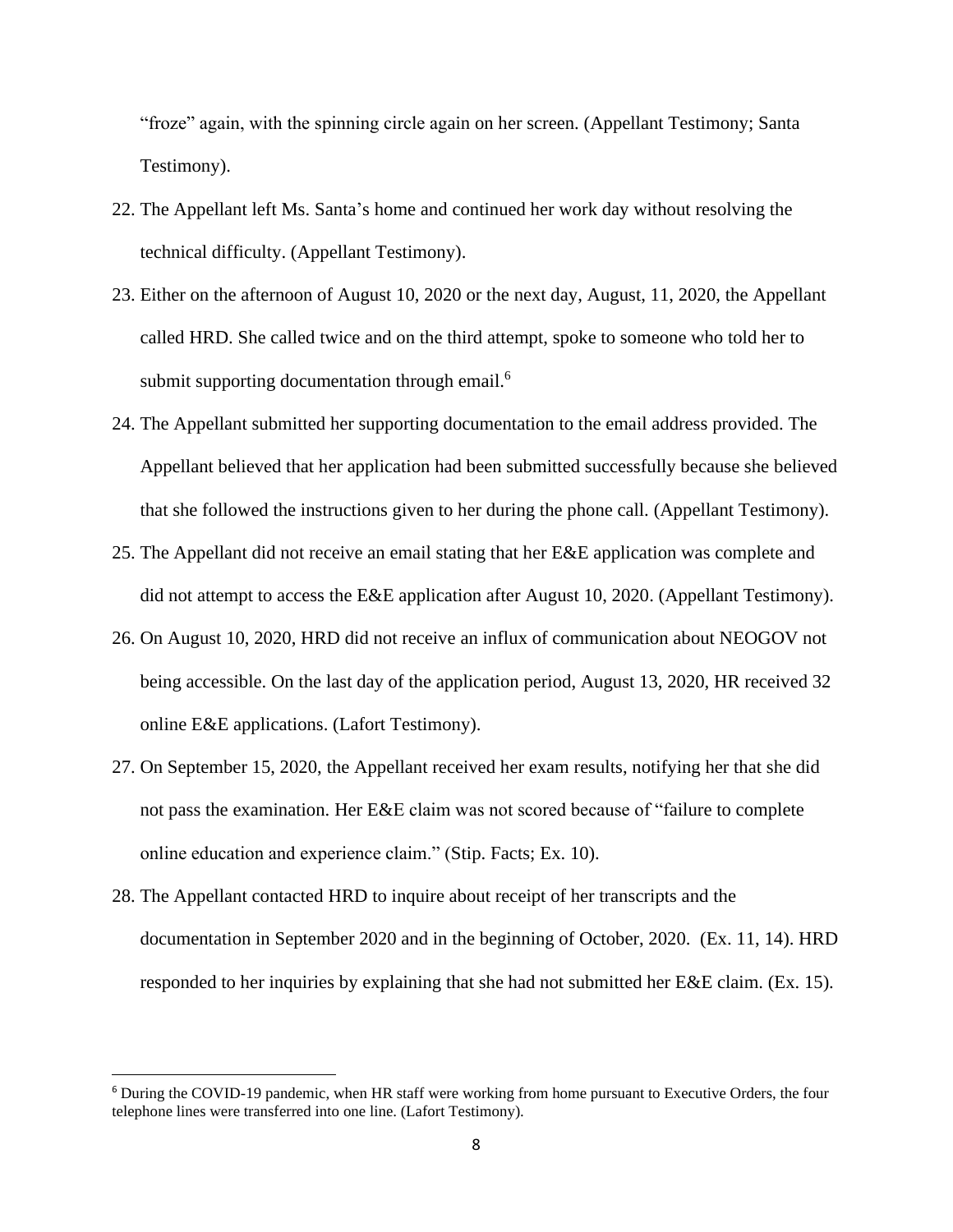- 29. The Appellant filed an appeal with HRD on September 17, 2020. (Stip. Facts). In her communication, she explained that she was instructed to email another copy of the E& E paperwork with her original email to HRD. (Ex. 16).
- 30. HRD denied the Appellant's appeal on October 9, 2020 and the Appellant's name did not appear on the October 15, 2020 eligible list for the position. (Stip. Facts).

## *Legal Standard*

 Generals Laws c. 31, § 2(b) authorizes appeals to the Commission from persons aggrieved by "… any decision, action or failure to act by the administrator, except as limited by the provisions of section twenty-four relating to the grading of examinations …." It provides, in relevant part, as follows:

"No decision of the administrator involving the application of standards established by law or rule to a fact situation shall be reversed by the commission except upon a finding that such decision was not based upon a preponderance of evidence in the record."

 Pursuant to G.L. c. 31, § 5(e), HRD is charged with: "conduct[ing] examinations for purposes of establishing eligible lists.

Section 22 of G.L. c. 31 states in relevant part: "In any competitive examination, an applicant shall be given credit for employment or experience in the position for which the examination is held."

 Section 24 of G.L. c. 31 allows for review by the Commission of exam appeals. Pursuant to § 24, "…[t]he commission shall not allow credit for training or experience unless such training or experience was fully stated in the training and experience sheet filed by the applicant at the time designated by the administrator."

 In *Cataldo v. Human Resources Division*, 23 MCSR 617 (2010), the Commission stated that "… under Massachusetts civil service laws and rules, HRD is vested with broad authority to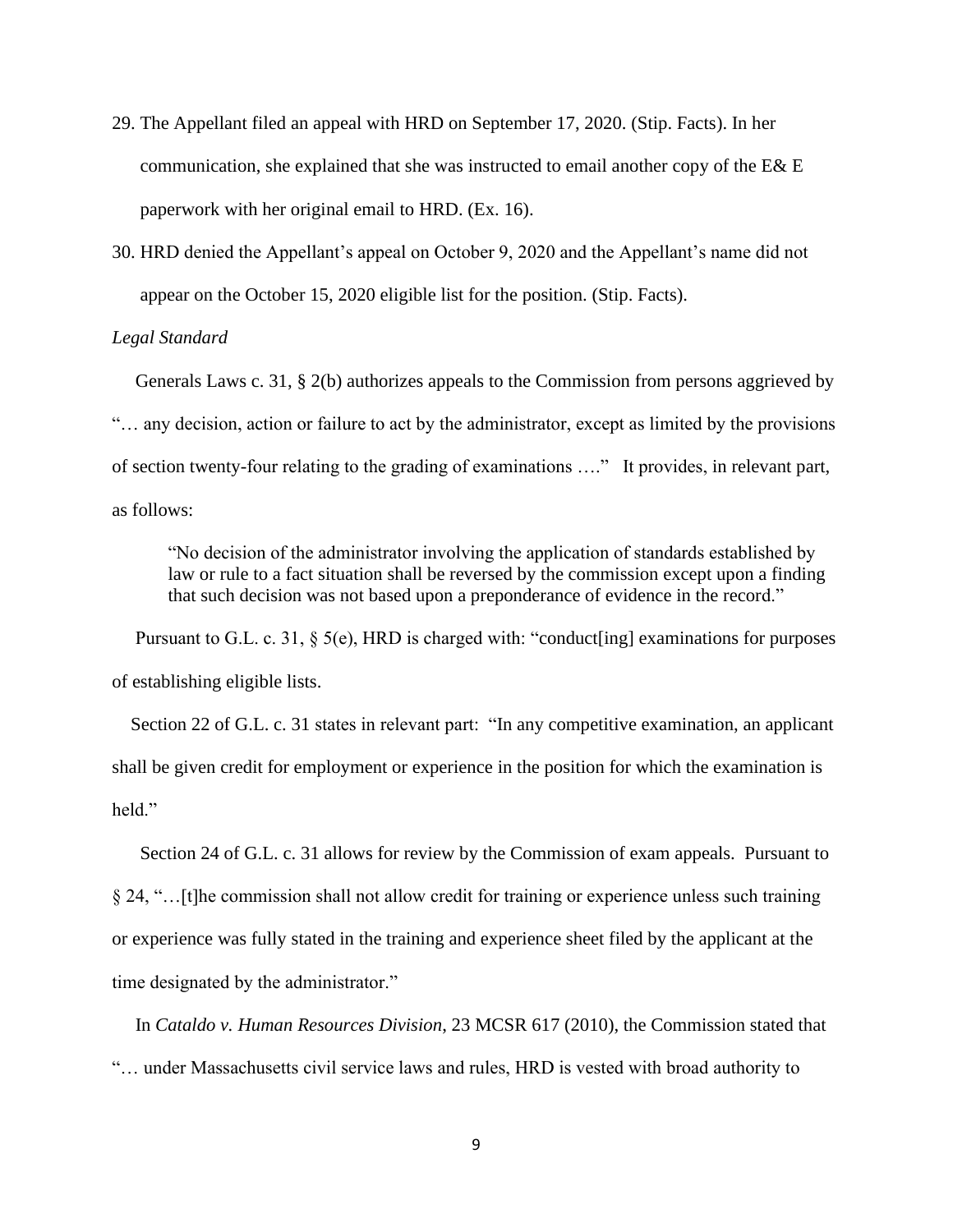determine the requirements for competitive civil service examinations, including the type and weight given as 'credit for such training and experience as of the time designated by HRD.' G.L. c. 31, § 22(1)."

#### *Analysis*

 It is undisputed that Ms. Wetherbee, and all applicants who took this most recent IPO-C examination, had until August 13, 2020 to file an E&E Claim with HRD. With the exception of supporting documentation, all applicants were to have completed the E&E portion of the examination *online*.

Ms. Wetherbee did not finish completing the E&E exam. While I do not doubt that she called HRD and received information about submitting supporting documentation via email, the instructions for completing the online module were clear. The instructions included notifying candidates about the final step of receiving an email to confirm submission. While all of her E&E information was entered into the online system, it was not "submitted" to HRD. Although Ms. Wetherbee subsequently provided HRD with all of the written documentation to support her E&E claim via email, her failure to complete the E&E process online resulted in her failing the promotional examination.

Ms. Wetherbee asks that the Commission view her omission to submit the E&E portion of the examination as attributable to the COVID-19 pandemic, including the changes in staffing, responsibilities, and work locations that were a result of the public emergency. In her position as Chief Transitional Parole Officer, the Appellant experienced frustrations and delays during this time.

I am not unsympathetic to Ms. Wetherbee's argument here. However, in order to find that Ms. Wetherbee is an aggrieved person, I must find that she was harmed through no fault of her

10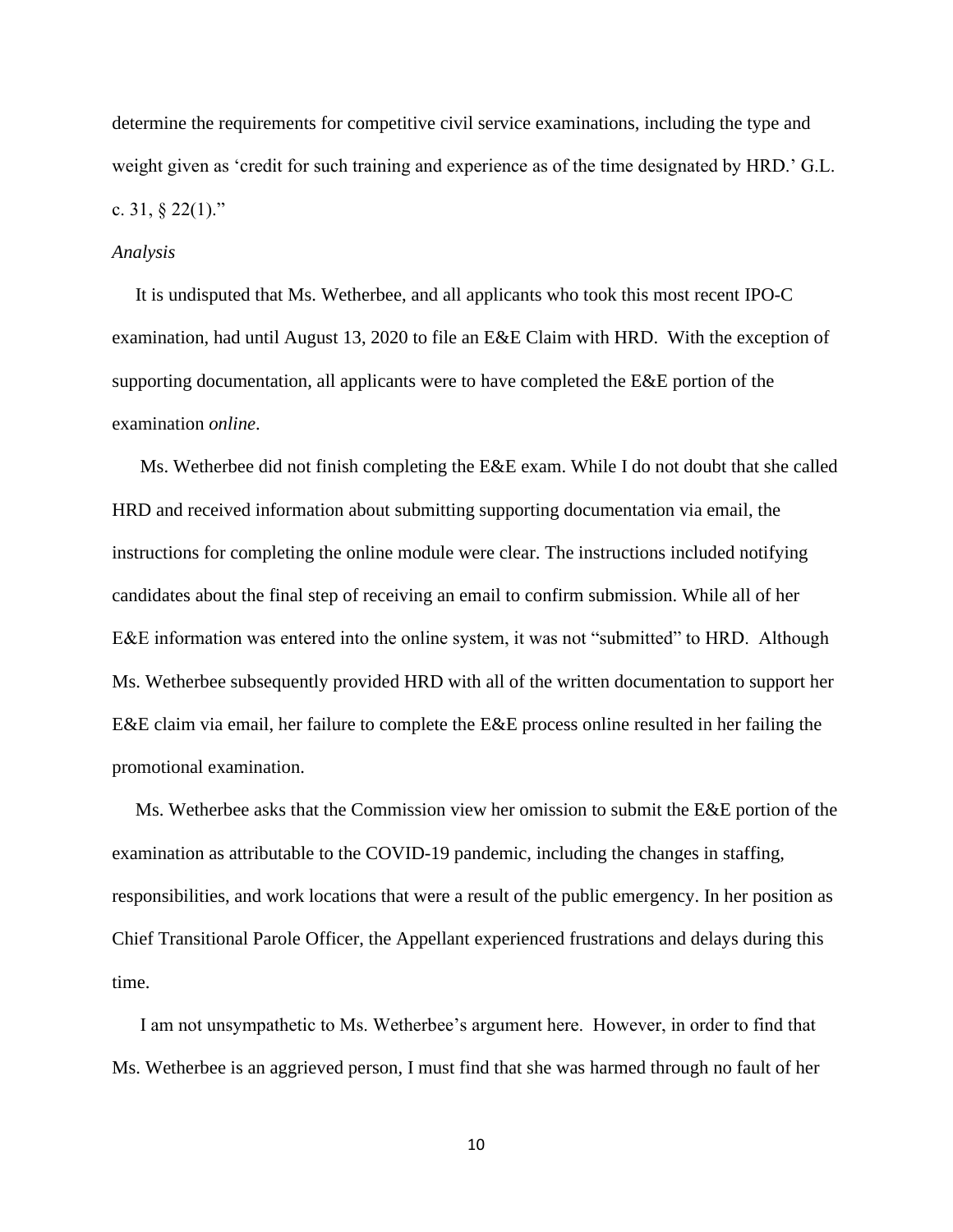own, which is not the case here. The Commission has reviewed similar examination circumstances in the past, and has determined in situations such as these that the appellants are not aggrieved persons. See*, e.g. Pavone v. HRD*, 28 MCSR 611 (2015). To find otherwise would run contrary to the Commission's recognition of HRD's authority to determine the requirements for competitive civil service examinations.

The total time for submission of E&E claim ran from July 16, 2020 to August 13, 2020, a total of twenty-eight days. Even after Ms. Wetherbee attempted submission of her E&E claim, she had three days to continue to try to submit the claim. Further, instructions on the e-mail notifications of August 6, 2020 and August 12, 2020 stated, "If you do not receive an automated confirmation email after you submit your claim, your E&E claim application is considered incomplete and will not be accepted." These instructions adequately notified Ms. Wetherbee that the E&E component would not be complete until she received an email stating that it was received.

Ms. Wetherbee's testimony at hearing, as well as the testimony from Parole Board Member Santa, demonstrate that Ms. Wetherbee is a conscientious, diligent worker who did her utmost to keep the Parole Board operating as it should, even during a public emergency. Nothing in the record, however, shows that Ms. Wetherbee was prevented from submitting her claim prior to August 10, 2020 or was prevented from attempting to submit her E&E claim after that date. While the public emergency has affected employment conditions, daily activities, and stress levels for everyone, the circumstances of the exam, including the E&E portion, were fair and within the purview of HRD's authority to establish exam components and weights pursuant to G.L. c. 31 § 24.

11